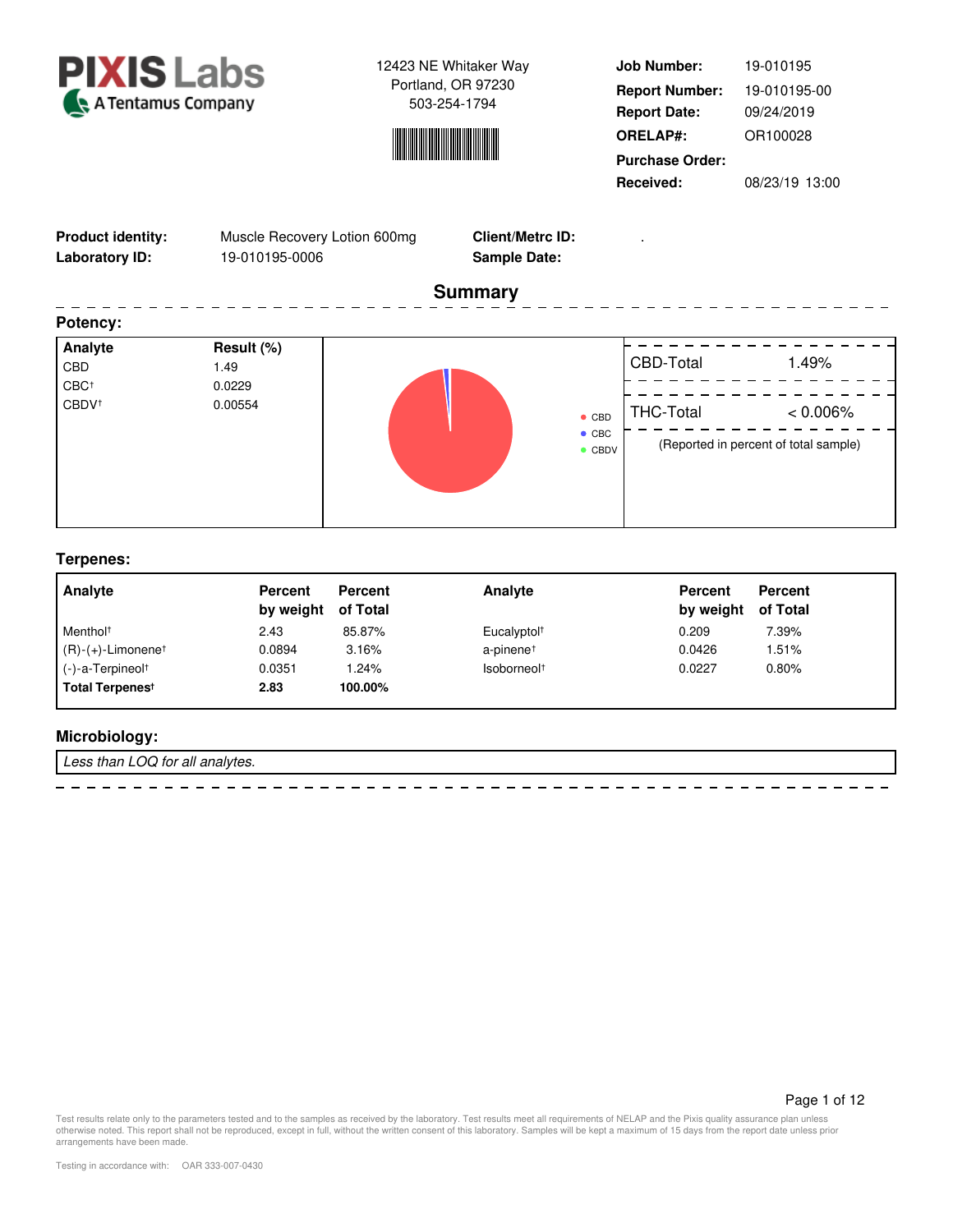



| <b>Job Number:</b>     | 19-010195      |
|------------------------|----------------|
| <b>Report Number:</b>  | 19-010195-00   |
| <b>Report Date:</b>    | 09/24/2019     |
| <b>ORELAP#:</b>        | OR100028       |
| <b>Purchase Order:</b> |                |
| Received:              | 08/23/19 13:00 |

| <b>Customer:</b>         | Nirvana CBD                  |
|--------------------------|------------------------------|
| <b>Product identity:</b> | Muscle Recovery Lotion 600mg |
| <b>Client/Metrc ID:</b>  |                              |
| <b>Sample Date:</b>      |                              |
| Laboratory ID:           | 19-010195-0006               |
| <b>Relinguished by:</b>  | Patrick Mulcahy              |
| Temp:                    | 26.6 °C                      |
| Net volume:              | $100$ ml                     |
| Serving Size #1:         | 1 g                          |

# **Sample Results**

| Potency                     | Method J AOAC 2015 V98-6 |                      |            |              |            | Units %      | <b>Batch 1907845</b> | Analyze 08/27/19 12:48 PM |                |
|-----------------------------|--------------------------|----------------------|------------|--------------|------------|--------------|----------------------|---------------------------|----------------|
| Analyte                     | As<br>Received           | <b>Dry</b><br>weight | <b>LOQ</b> | <b>Notes</b> |            |              |                      |                           |                |
| CBC <sup>+</sup>            | 0.0229                   |                      | 0.0033     |              |            |              |                      |                           |                |
| CBC-A <sup>+</sup>          | $<$ LOQ                  |                      | 0.0033     |              |            |              |                      |                           |                |
| CBC-Total <sup>+</sup>      | 0.0229                   |                      | 0.0062     |              |            |              |                      |                           | $\bullet$ CBD  |
| CBD                         | 1.49                     |                      | 0.0330     |              |            |              |                      |                           | $\bullet$ CBC  |
| CBD-A                       | $<$ LOQ                  |                      | 0.0033     |              |            |              |                      |                           | $\bullet$ CBDV |
| CBD-Total                   | 1.49                     |                      | 0.0359     |              |            |              |                      |                           |                |
| CBDV <sup>+</sup>           | 0.00554                  |                      | 0.0033     |              |            |              |                      |                           |                |
| CBDV-A <sup>+</sup>         | $<$ LOQ                  |                      | 0.0033     |              |            |              |                      |                           |                |
| CBDV-Total <sup>+</sup>     | $<$ LOQ                  |                      | 0.0062     |              |            |              |                      |                           |                |
| $CBG^+$                     | $<$ LOQ                  |                      | 0.0033     |              |            |              |                      |                           |                |
| CBG-A <sup>+</sup>          | $<$ LOQ                  |                      | 0.0033     |              |            |              |                      |                           |                |
| CBG-Total <sup>+</sup>      | $<$ LOQ                  |                      | 0.0062     |              |            |              |                      |                           |                |
| CBL <sup>†</sup>            | $<$ LOQ                  |                      | 0.0033     |              |            |              |                      |                           |                |
| <b>CBN</b>                  | $<$ LOQ                  |                      | 0.0033     |              |            |              |                      |                           |                |
| $\Delta$ 8-THC <sup>+</sup> | $<$ LOQ                  |                      | 0.0033     |              |            |              |                      |                           |                |
| $\Delta$ 9-THC              | $<$ LOQ                  |                      | 0.0033     |              |            |              |                      |                           |                |
| THC-A                       | $<$ LOQ                  |                      | 0.0033     |              |            |              |                      |                           |                |
| <b>THC-Total</b>            | $<$ LOQ                  |                      | 0.0062     |              |            |              |                      |                           |                |
| <b>THCV<sup>+</sup></b>     | $<$ LOQ                  |                      | 0.0033     |              |            |              |                      |                           |                |
| THCV-A <sup>+</sup>         | $<$ LOQ                  |                      | 0.0033     |              |            |              |                      |                           |                |
| THCV-Total <sup>+</sup>     | $<$ LOQ                  |                      | 0.0062     |              |            |              |                      |                           |                |
| Microbiology                |                          |                      |            |              |            |              |                      |                           |                |
| Analyte                     | Result                   |                      | Limits     | <b>Units</b> | <b>LOQ</b> | <b>Batch</b> | Analyze              | Method                    | <b>Notes</b>   |
| Mold (RAPID Petrifilm)      | $<$ LOQ                  |                      |            | ctu/g        | 10         | 1907663      | 08/28/19             | AOAC 2014.05 (RAPID)      | X              |
| Yeast (RAPID Petrifilm)     | $<$ LOQ                  |                      |            | ctu/g        | 10         | 1907663      | 08/28/19             | AOAC 2014.05 (RAPID)      | X              |

Page 2 of 12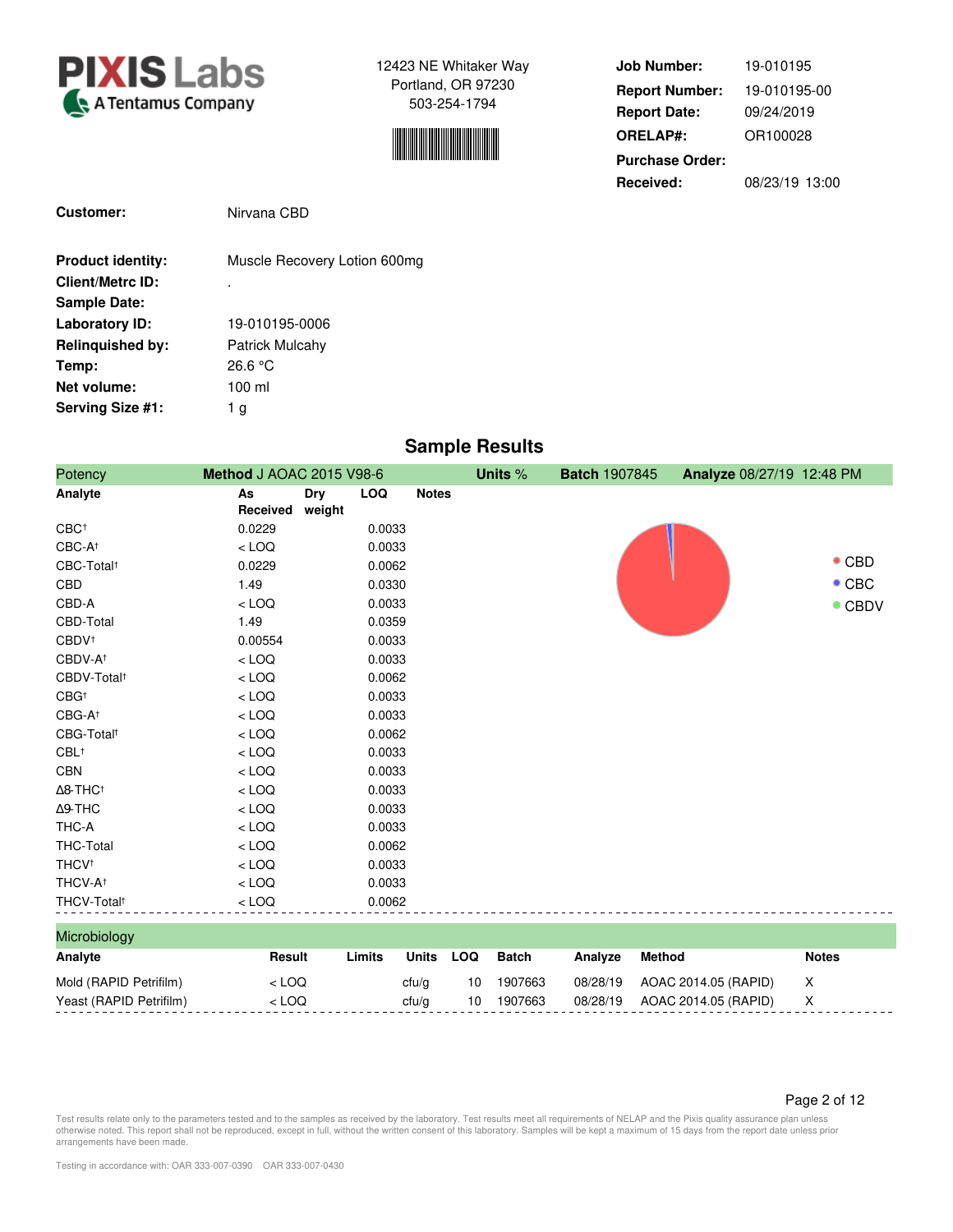



| <b>Job Number:</b>     | 19-010195      |
|------------------------|----------------|
| <b>Report Number:</b>  | 19-010195-00   |
| <b>Report Date:</b>    | 09/24/2019     |
| <b>ORELAP#:</b>        | OR100028       |
| <b>Purchase Order:</b> |                |
| Received:              | 08/23/19 13:00 |

| <b>Terpenes</b>                      |         |            | <b>Method J AOAC 2015 V98-6</b> |              | Units %                               | <b>Batch 1907722</b> |            | Analyze 08/27/19 11:49 AM  |  |
|--------------------------------------|---------|------------|---------------------------------|--------------|---------------------------------------|----------------------|------------|----------------------------|--|
| Analyte                              | Result  | <b>LOQ</b> | % of Total                      | <b>Notes</b> | Analyte                               | Result               | <b>LOQ</b> | % of Total<br><b>Notes</b> |  |
| Menthol <sup>+</sup>                 | 2.43    | 0.020      | 85.87%                          |              | Eucalyptol <sup>+</sup>               | 0.209                | 0.020      | 7.39%                      |  |
| $(R)-(+)$ -Limonene <sup>†</sup>     | 0.0894  | 0.020      | 3.16%                           |              | a-pinene <sup>+</sup>                 | 0.0426               | 0.020      | 1.51%                      |  |
| (-)-a-Terpineol <sup>+</sup>         | 0.0351  | 0.020      | 1.24%                           |              | Isoborneol <sup>+</sup>               | 0.0227               | 0.020      | 0.80%                      |  |
| p-Cymene <sup>t</sup>                | $<$ LOQ | 0.020      | 0.00%                           |              | B-Caryophyllene <sup>+</sup>          | $<$ LOQ              | 0.020      | 0.00%                      |  |
| (-)-caryophyllene oxide <sup>+</sup> | $<$ LOQ | 0.020      | 0.00%                           |              | $(-)$ -Guaiol <sup>+</sup>            | $<$ LOQ              | 0.020      | 0.00%                      |  |
| $(-)$ -Isopulegol $†$                | $<$ LOQ | 0.020      | 0.00%                           |              | $(-)$ - $\beta$ -Pinene <sup>†</sup>  | $<$ LOQ              | 0.020      | 0.00%                      |  |
| $(+)$ -Borneol <sup>+</sup>          | $<$ LOQ | 0.020      | 0.00%                           |              | $(+)$ -Cedrolt                        | $<$ LOQ              | 0.020      | 0.00%                      |  |
| $(+)$ -fenchol <sup>†</sup>          | $<$ LOQ | 0.020      | 0.00%                           |              | $(+)$ -Pulegone <sup>+</sup>          | $<$ LOQ              | 0.020      | 0.00%                      |  |
| $(\pm)$ -Camphor <sup>†</sup>        | $<$ LOQ | 0.020      | 0.00%                           |              | (±)-cis-Nerolidol <sup>+</sup>        | $<$ LOQ              | 0.020      | 0.00%                      |  |
| $(\pm)$ -fenchone <sup>†</sup>       | $<$ LOQ | 0.020      | 0.00%                           |              | $(\pm)$ -trans-Nerolidol <sup>†</sup> | $<$ LOQ              | 0.020      | 0.00%                      |  |
| a-Bisabolol <sup>+</sup>             | $<$ LOQ | 0.020      | 0.00%                           |              | a-cedrene <sup>t</sup>                | $<$ LOQ              | 0.020      | 0.00%                      |  |
| a-phellandrene <sup>+</sup>          | $<$ LOQ | 0.020      | 0.00%                           |              | a-Terpinene <sup>+</sup>              | $<$ LOQ              | 0.020      | 0.00%                      |  |
| Camphene <sup>t</sup>                | $<$ LOQ | 0.020      | 0.00%                           |              | cis-ß-Ocimenet                        | $<$ LOQ              | 0.006      | 0.00%                      |  |
| d-3-Carenet                          | $<$ LOQ | 0.020      | 0.00%                           |              | farnesenet                            | $<$ LOQ              | 0.020      | 0.00%                      |  |
| gamma-Terpinene <sup>t</sup>         | $<$ LOQ | 0.020      | 0.00%                           |              | Geraniol <sup>+</sup>                 | $<$ LOQ              | 0.020      | 0.00%                      |  |
| Geranyl acetate <sup>+</sup>         | $<$ LOQ | 0.020      | 0.00%                           |              | Humulene <sup>+</sup>                 | $<$ LOQ              | 0.020      | 0.00%                      |  |
| Linalool <sup>+</sup>                | $<$ LOQ | 0.020      | 0.00%                           |              | nerol <sup>+</sup>                    | $<$ LOQ              | 0.020      | 0.00%                      |  |
| Sabinene <sup>+</sup>                | $<$ LOQ | 0.020      | 0.00%                           |              | Sabinene hydrate <sup>t</sup>         | $<$ LOQ              | 0.020      | 0.00%                      |  |
| ß-Myrcene <sup>+</sup>               | $<$ LOQ | 0.020      | 0.00%                           |              | Terpinolene <sup>t</sup>              | $<$ LOQ              | 0.020      | 0.00%                      |  |
| trans-ß-Ocimene <sup>t</sup>         | $<$ LOQ | 0.013      | 0.00%                           |              | valencene <sup>t</sup>                | $<$ LOQ              | 0.020      | 0.00%                      |  |
| <b>Total Terpenes</b>                | 2.83    |            |                                 |              |                                       |                      |            |                            |  |



Page 3 of 12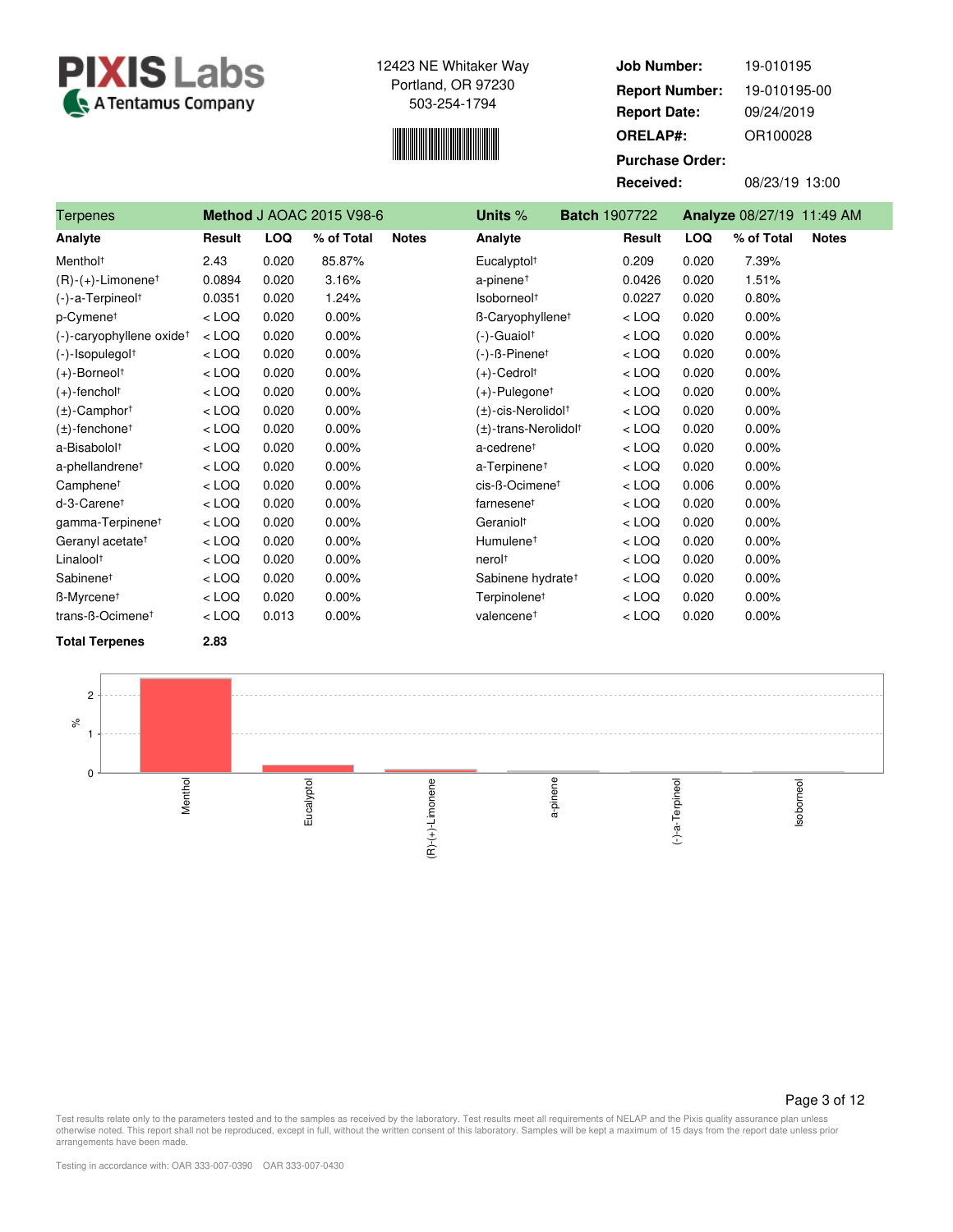

-----------------------

12423 NE Whitaker Way Portland, OR 97230 503-254-1794



**Job Number: Report Date: ORELAP#:** 09/24/2019 OR100028 **Received:** 08/23/19 13:00 **Purchase Order:** 19-010195 **Report Number:** 19-010195-00





Page 4 of 12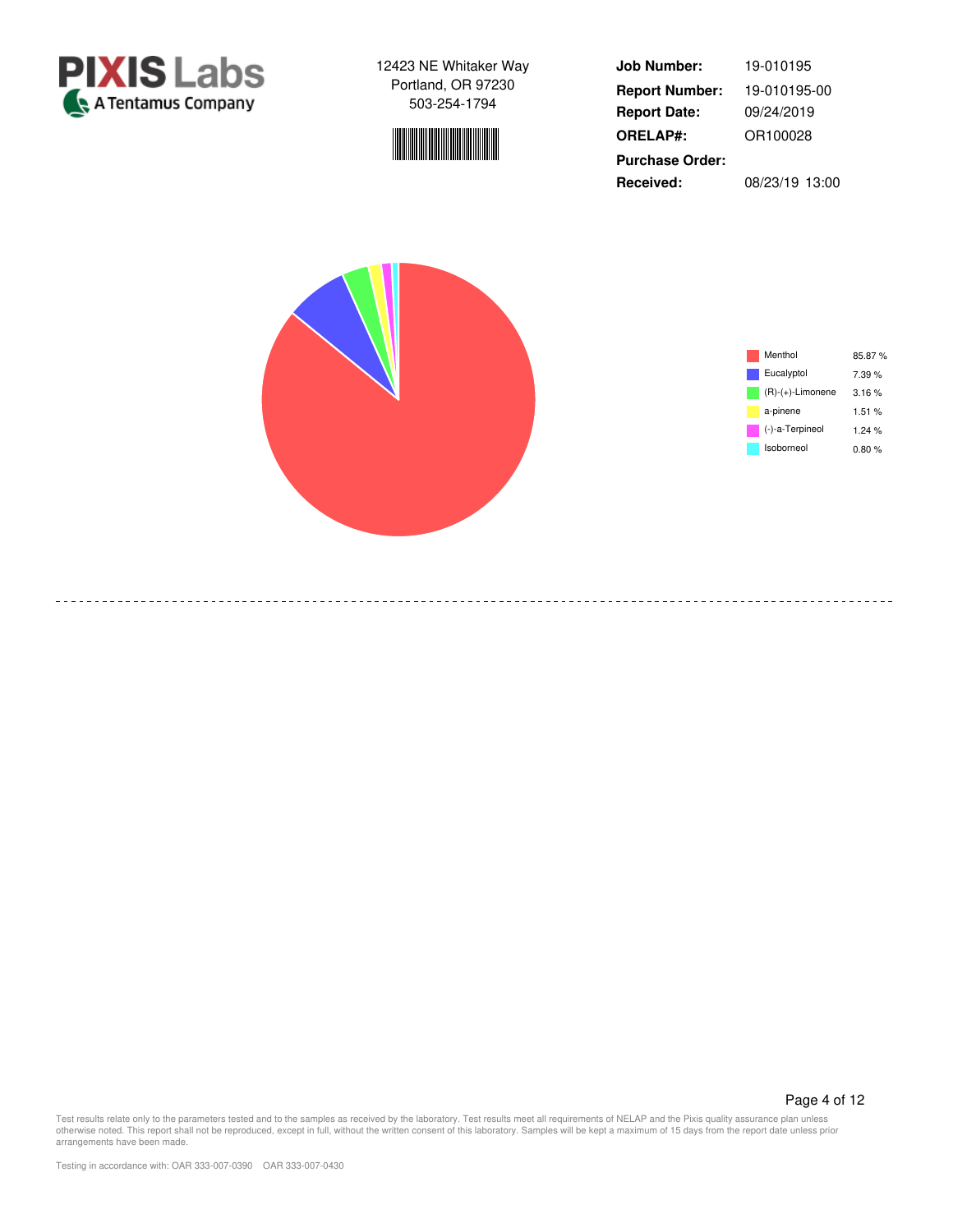



**Job Number: Report Date: ORELAP#:** 09/24/2019 OR100028 **Received:** 08/23/19 13:00 **Purchase Order:** 19-010195 **Report Number:** 19-010195-00

# **Abbreviations**

**Limits:** Action Levels per OAR-333-007-0400, OAR-333-007-0210, OAR-333-007-0220 **Limit(s) of Quantitation (LOQ):** The minimum levels, concentrations, or quantities of a target variable (e.g., target analyte) that can be reported with a specified degree of confidence.

† = Analyte not NELAP accredited.

# **Units of Measure**

cfu/g = Colony forming units per gram

 $g = \text{Gram}$ 

ml = Milliliter

% = Percentage of sample

% wt =  $\mu$ g/g divided by 10,000

**Glossary of Qualifiers**

X: Not ORELAP accredited.

Approved Signatory

Derrick Tanner General Manager

Page 5 of 12

Test results relate only to the parameters tested and to the samples as received by the laboratory. Test results meet all requirements of NELAP and the Pixis quality assurance plan unless otherwise noted. This report shall not be reproduced, except in full, without the written consent of this laboratory. Samples will be kept a maximum of 15 days from the report date unless prior arrangements have been made.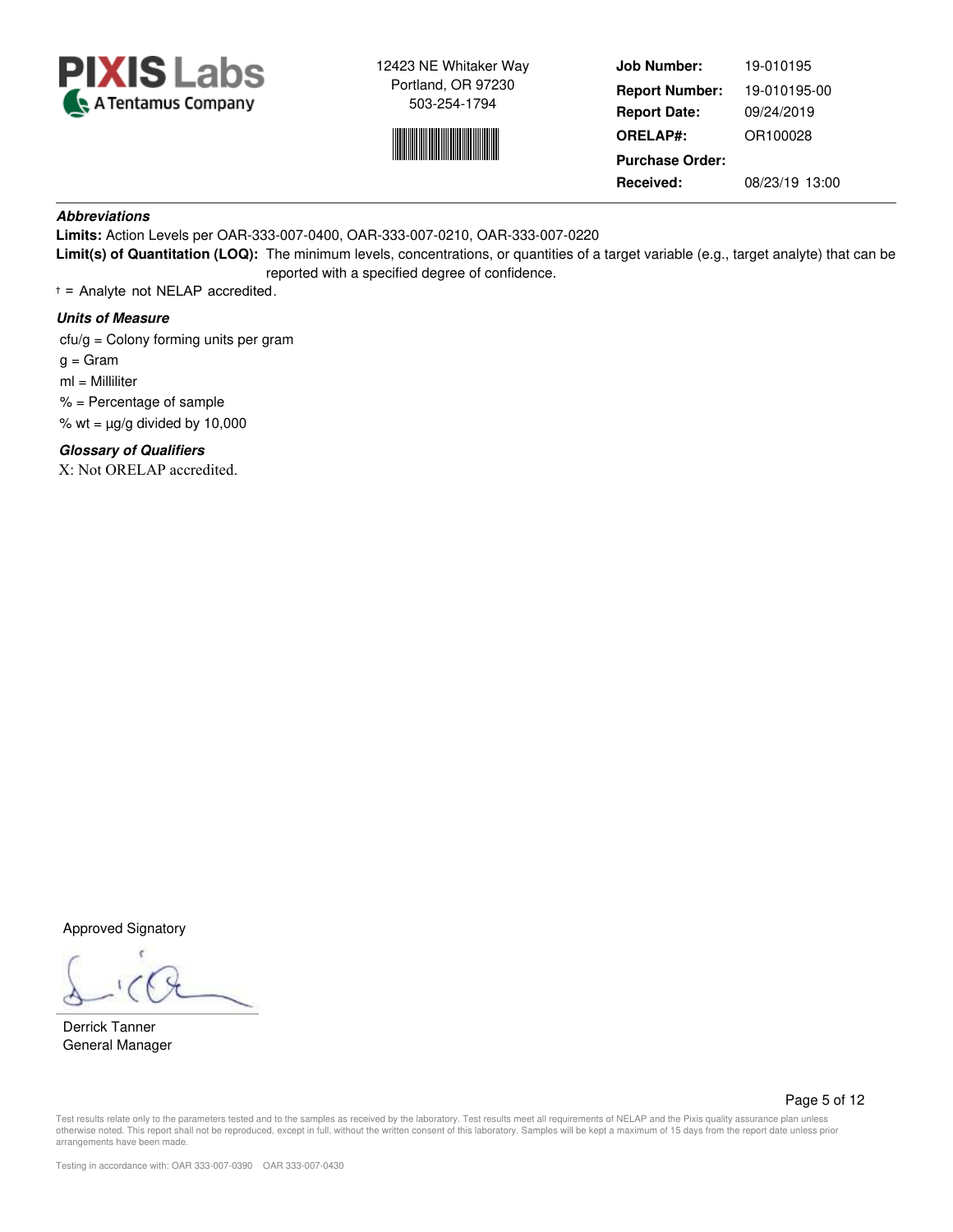



**Job Number: Report Date: ORELAP#:** 09/24/2019 OR100028 **Received:** 08/23/19 13:00 **Purchase Order:** 19-010195 **Report Number:** 19-010195-00

**PIXIS** Labs

|                             |                                                                                                                                           |                  |                                      |                                                                           |                   |                                         |          |                |                                     |              |                                     |       |                                         |                        |                                | A Tentamus Company<br>ORELAP ID: OR100028                                                                                          |
|-----------------------------|-------------------------------------------------------------------------------------------------------------------------------------------|------------------|--------------------------------------|---------------------------------------------------------------------------|-------------------|-----------------------------------------|----------|----------------|-------------------------------------|--------------|-------------------------------------|-------|-----------------------------------------|------------------------|--------------------------------|------------------------------------------------------------------------------------------------------------------------------------|
|                             |                                                                                                                                           |                  |                                      | <b>Analysis Requested</b>                                                 |                   |                                         |          |                |                                     |              |                                     |       |                                         | Purchase Order Number: |                                |                                                                                                                                    |
| Contact: Patrick Mulcahy    |                                                                                                                                           |                  |                                      |                                                                           |                   |                                         |          |                |                                     |              |                                     |       |                                         |                        |                                | Project Number:<br>Project Name:                                                                                                   |
| Phone: 714-343-3409<br>Fax: | compounds<br>59<br>6R                                                                                                                     | 379              |                                      |                                                                           |                   |                                         |          |                | Coliform<br><b>Total</b><br>bue<br> |              |                                     |       |                                         |                        |                                | Report Instructions:<br>□ Send to State - METRC<br>□ Email Final Results:<br>Fax Final Results<br>□ Cash/Check/CC/Net 30<br>Other: |
|                             | Pesticides                                                                                                                                |                  | Potency                              |                                                                           |                   | Moisture                                | Terpenes |                | Micro:                              |              | Mycotoxins                          | Other | Matrix                                  | Weight                 | Serving<br>size<br>for edibles | Comments/Metrc ID                                                                                                                  |
|                             |                                                                                                                                           |                  | ΙX                                   |                                                                           |                   |                                         | X        | ΙX             |                                     |              |                                     |       |                                         | 30ml                   |                                | Tincture TAMC, TYMC, Sa, Pa, Ec, & Sa                                                                                              |
|                             |                                                                                                                                           |                  | Χ                                    |                                                                           |                   |                                         | Х        | ΙX             |                                     |              |                                     |       |                                         | 30ml                   |                                | Tincture TAMC, TYMC, Sa, Pa, Ec, & Sa                                                                                              |
|                             |                                                                                                                                           |                  |                                      |                                                                           |                   |                                         | Χ        | ΙX             |                                     |              |                                     |       |                                         | 30ml                   |                                | Tincture TAMC, TYMC, Sa, Pa, Ec, & Sa                                                                                              |
|                             |                                                                                                                                           |                  | Χ                                    |                                                                           |                   |                                         | Χ        | Χ              |                                     |              |                                     |       |                                         | 30ml                   |                                | Tincture TAMC, TYMC, Sa, Pa, Ec, & Sa                                                                                              |
|                             |                                                                                                                                           |                  |                                      |                                                                           |                   |                                         |          | X              |                                     |              |                                     |       |                                         |                        |                                | 100ml Topical TAMC, TYMC, Sa & Pa                                                                                                  |
|                             |                                                                                                                                           |                  | Χ                                    |                                                                           |                   |                                         |          | Χ              |                                     |              |                                     |       |                                         |                        |                                | 100ml Topical TAMC, TYMC, Sa & Pa                                                                                                  |
|                             |                                                                                                                                           |                  | X                                    |                                                                           |                   |                                         | Χ        | ΙX             |                                     |              |                                     |       |                                         | 30ml                   |                                | Topical TAMC, TYMC, Sa & Pa                                                                                                        |
|                             |                                                                                                                                           |                  |                                      |                                                                           |                   |                                         |          |                |                                     |              |                                     |       |                                         |                        |                                | Lab Use Only:                                                                                                                      |
|                             |                                                                                                                                           |                  |                                      |                                                                           |                   |                                         |          |                |                                     | $\mathbf{a}$ |                                     |       |                                         |                        | 30                             | <b>Client Alias:</b><br>Order Number:<br><b>Proper Container</b><br>Sample Condition<br>Temperature:                               |
|                             | եշարթութ։ Nirvana CBD<br>Address: 11258 Monarch st unit A Garden Grove CA 92841<br>Email: patrick@nirvancbd.com<br>Date/Time<br>Collected | Relinquished By: | compounds<br>Pesticide Multi-Residue | 12423 NE Whitaker Way Portland OR 97230 p.503-254-1794<br>Patrick Mulcahy | Residual Solvents | <b>Water Activity</b><br>Date<br>8/9/19 |          | X<br>X<br>Time | Micro: Yeast and Mold               | E.Coli       | <b>Heavy Metals</b><br>Received by: |       | <b>Cannabis Chain of Custody Record</b> |                        | Date<br>813116                 | $9 - 01042$<br>Time                                                                                                                |

SUBMISSION OF SAMPLES WITH TESTING REQUIREMENTS TO PIXIS WILL BE UNDERSTOOD TO BE AN AGREEMENT FOR SERVICES IN ACCORDANCE WITH THE CONDITIONS LISTED ON THE BACK OF THIS FORM

Revision: 2.00 Control#: CF023 Effective 04/29/2019 Revised 04/29/2019

□Priority Rush (2 day)

(2x Standard)

www.pixislabs.com www.columbiafoodlab.com

Page 1 of 2

 $\square$ No

Shipped Via:

\* NO PUL form. BME-23:19

Evidence of cooling:

Page 6 of 12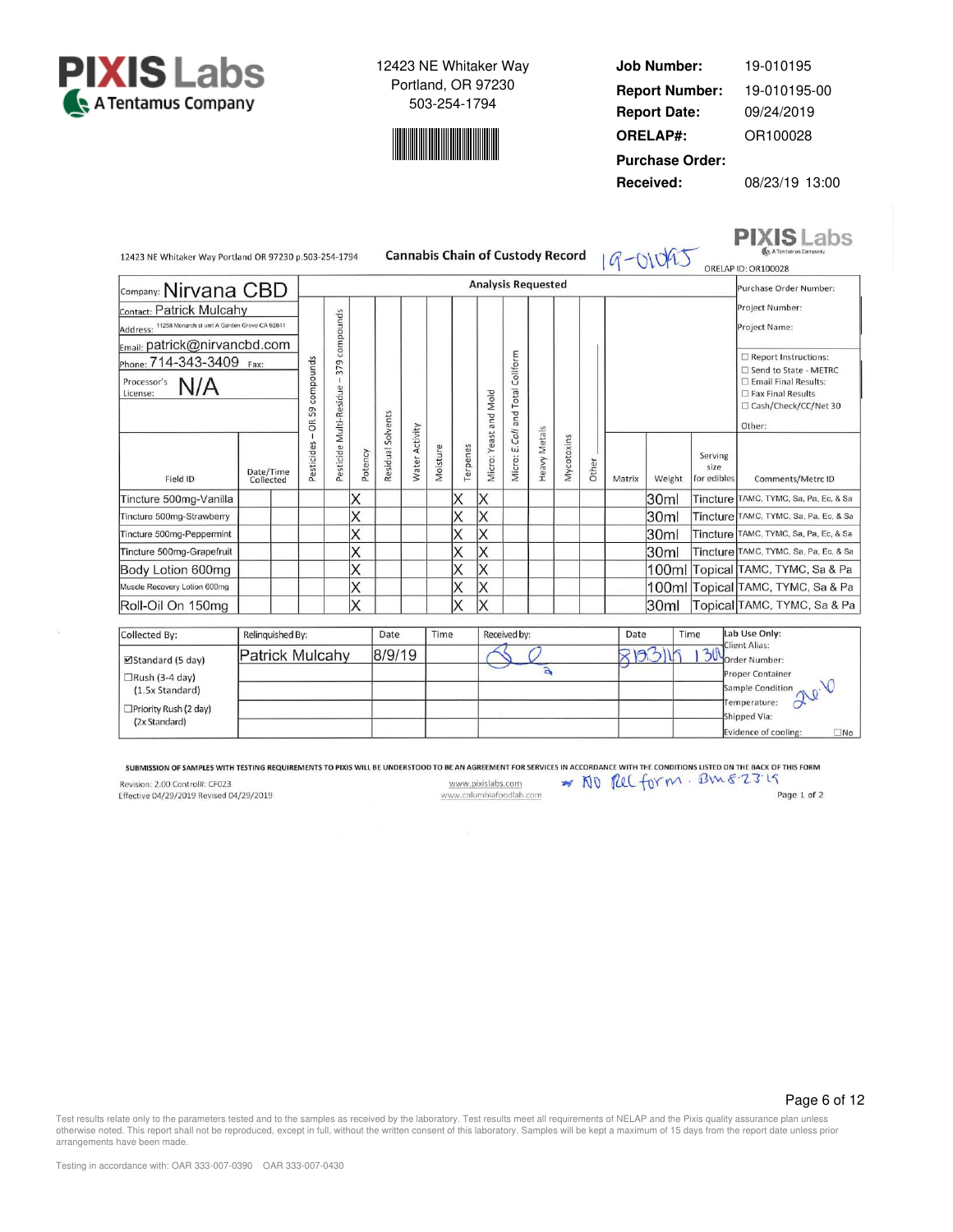



| <b>Job Number:</b>     | 19-010195      |  |  |  |  |  |
|------------------------|----------------|--|--|--|--|--|
| <b>Report Number:</b>  | 19-010195-00   |  |  |  |  |  |
| <b>Report Date:</b>    | 09/24/2019     |  |  |  |  |  |
| <b>ORELAP#:</b>        | OR100028       |  |  |  |  |  |
| <b>Purchase Order:</b> |                |  |  |  |  |  |
| Received:              | 08/23/19 13:00 |  |  |  |  |  |

**PIXIS Labs** 

12423 NE Whitaker Way Portland OR 97230 p.503-254-1794

#### **Cannabis Chain of Custody Record**

#### **PRICING AND CHARGES**

Prices to be charged for work performed for CUSTOMER are those currently published in the Columbia Food Laboratories, Inc. DBA Pixis Labs (herein referred to as "the LAB", where Columbia Food Laboratories, Inc. & Pixis Labs can be used interchangeably) standard price book unless otherwise agreed in writing by the CUSTOMER and the LAB. CUSTOMER and the LAB. CUSTOMER fand the LAB. CUSTOMER and such all testing completed prior to the notice of cancellation. Unless otherwise agreed upon, samples containing hazardous material will be shipped back to client at their exponse or disposed of at a certain fee, waste category dependent. New accounts are accepted with full payment in advance by cash, check, Visa or Mastercard. A credit line may expense or disposed of at a certain fee, waste be established with an approved credit application.

#### DELIVERY AND LIABILITY LIMITATIONS

The specific format of the goods will be defined by CUSTOMER to the LAB upon delivery of the sample(s) to the LAB. The LAB will analyze samples provided by CUSTOMER as requested by CUSTOMER as requested by CUSTOMER as requ

#### **CONFIDENTIALITY**

The LAB will treat all information regarding work performed for CUSTOMER as proprietary and confidential. No CUSTOMER information will be released to third persons without the written request of the CUSTOMER.

#### **LIMITATION OF LIABILITY AND WARRANTY**

The LAB gives no warranty, express or implied, or of fitness for a particular purpose, in connection with its analytical testing or reporting. Any liability of the LAB to CUSTOMER or any third party shall be limited to the cost of analysis charged to CUSTOMER.

#### **PAST DUE ACCOUNTS**

Credit line account are payable within 30 days. Accounts that are 60 days past due will incur 1<sup>1</sup>/<sub>2</sub>% per month on all past due sums until paid in full and will automatically default<br>to cash on delivery (COD). Reports wi the LAB's collection costs, including reasonable attorney fees.

#### **EXPERT TESTIMONY AND COURT APPEARANCES**

In the event CUSTOMER requires the further written opinion or testimony of any employee of the LAB, including response to a subpoena issued by CUSTOMER or any third person, CUSTOMER agrees to pay such additional fees and expenses as may be reasonably assessed by the LAB.

#### **ALTERNATIVE DISPUTE RESOLUTION (ADR)**

Any disputes arising out of this Agreement or the analytical testing or reporting by the LAB shall be settled through mediation and/or arbitration rather than litigation, and the cost of the ADR shall be borne equally by both parties.

#### **APPLICABLE LAW**

Legal matters arising from work performed by the LAB for CUSTOMER will be construed and interpreted in accordance with the laws for the state of Oregon. When sending, transferring, or submitting samples, the CUSTOMER assumes full responsibility for complying with all applicable state and federal laws.

Revision: 2.00 Control#: CF023 Effective 04/29/2019 Revised 04/29/2019

www.pixislabs.com www.columbiafoodlab.com

Page 2 of 2

Test results relate only to the parameters tested and to the samples as received by the laboratory. Test results meet all requirements of NELAP and the Pixis quality assurance plan unless otherwise noted. This report shall not be reproduced, except in full, without the written consent of this laboratory. Samples will be kept a maximum of 15 days from the report date unless prior arrangements have been made.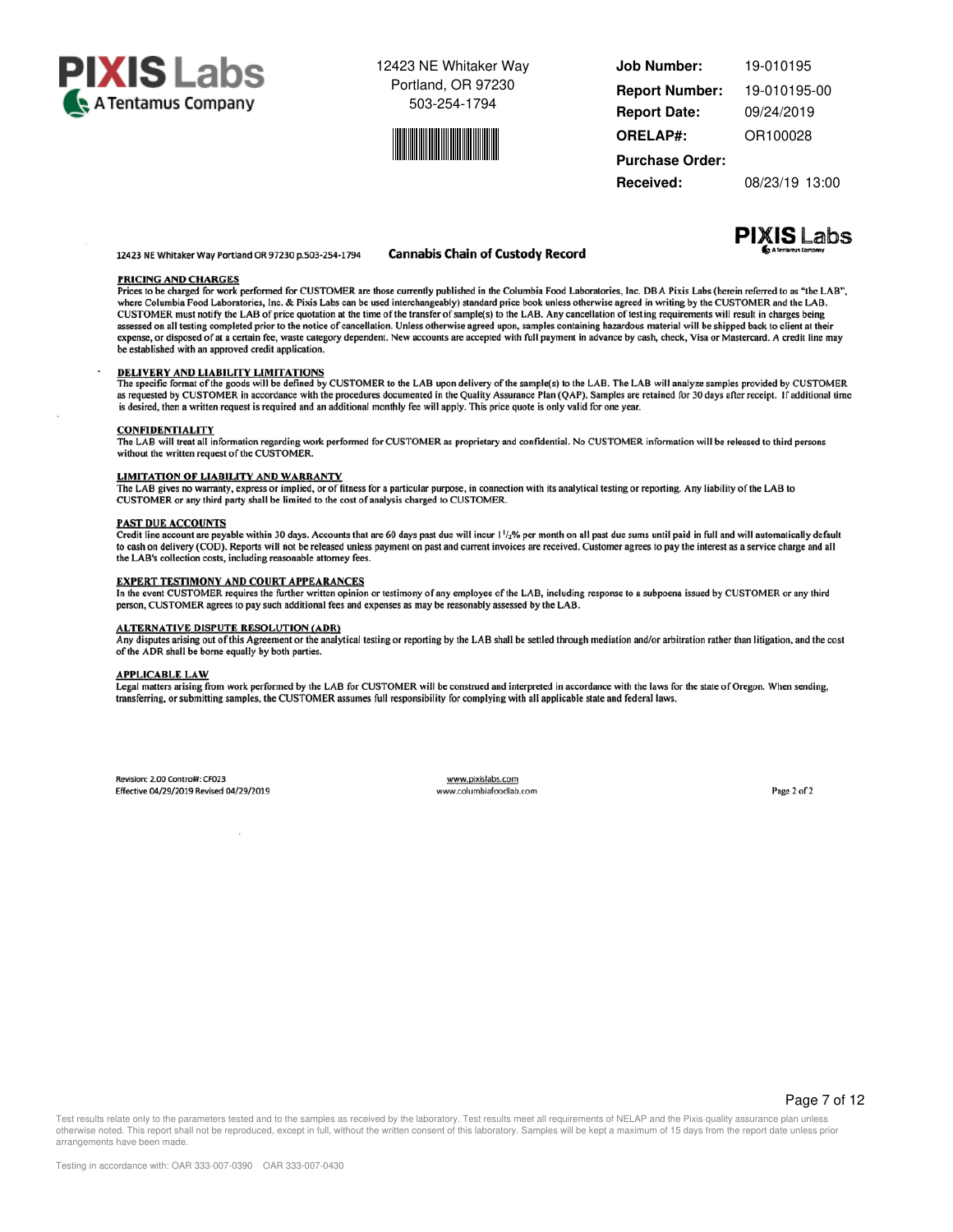



**Job Number: Report Date: ORELAP#:** 09/24/2019 OR100028 **Received:** 08/23/19 13:00 **Purchase Order:** 19-010195 **Report Number:** 19-010195-00

|                     |               |              |              |        | <b>Laboratory Terpene Quality Control Results</b> |              |                  |                                       |              |
|---------------------|---------------|--------------|--------------|--------|---------------------------------------------------|--------------|------------------|---------------------------------------|--------------|
| <b>EPA 5035</b>     |               |              |              |        |                                                   |              |                  | Batch ID: 1907722                     |              |
| <b>Method Blank</b> |               |              |              |        | <b>Laboratory Control Sample</b>                  |              |                  |                                       |              |
| Analyte             | <b>Result</b> | <b>Blank</b> | <b>Notes</b> | Result | <b>LCS Spike</b>                                  | <b>Units</b> | <b>LCS % Rec</b> | Limits                                | <b>Notes</b> |
| a-pinene            | <b>ND</b>     | < 200        |              | 462    | 500                                               | $\mu$ g/g    | 92.4             | 70<br>130<br>×,                       |              |
| Camphene            | <b>ND</b>     | < 200        |              | 452    | 500                                               | µg/g         | 90.4             | 70<br>130<br>$\overline{\phantom{a}}$ |              |
| Sabinene            | <b>ND</b>     | < 200        |              | 476    | 500                                               | $\mu$ g/g    | 95.3             | 70<br>130<br>×.                       |              |
| b-Pinene            | <b>ND</b>     | < 200        |              | 477    | 500                                               | $\mu$ g/g    | 95.3             | 70<br>130<br>$\overline{\phantom{a}}$ |              |
| b-Myrcene           | <b>ND</b>     | < 200        |              | 458    | 500                                               | $\mu$ g/g    | 91.6             | 130<br>70<br>÷,                       |              |
| a-phelllandrene     | <b>ND</b>     | < 200        |              | 494    | 500                                               | $\mu$ g/g    | 98.9             | 70<br>130<br>×.                       |              |
| d-3-Carene          | <b>ND</b>     | < 200        |              | 483    | 500                                               | $\mu$ g/g    | 96.7             | 70<br>130<br>$\sim$                   |              |
| a-Terpinene         | <b>ND</b>     | < 200        |              | 493    | 500                                               | $\mu$ g/g    | 98.5             | 70<br>130<br>×,                       |              |
| p-Cymene            | <b>ND</b>     | < 200        |              | 463    | 500                                               | $\mu$ g/g    | 92.5             | 70<br>130<br>×.                       |              |
| D-Limonene          | <b>ND</b>     | < 200        |              | 481    | 500                                               | $\mu$ g/g    | 96.2             | 70<br>130<br>×,                       |              |
| Eucalvptol          | <b>ND</b>     | < 200        |              | 435    | 500                                               | $\mu$ g/g    | 87.0             | 70<br>130<br>×,                       |              |
| b-cis-Ocimene       | <b>ND</b>     | < 66.7       |              | 134    | 167                                               | $\mu$ g/g    | 80.4             | 70<br>130<br>$\overline{\phantom{a}}$ |              |
| b-trans-Ocimene     | <b>ND</b>     | < 133        |              | 332    | 333                                               | $\mu$ g/g    | 99.7             | 70<br>130<br>$\sim$                   |              |
| g-Terpinene         | <b>ND</b>     | < 200        |              | 481    | 500                                               | $\mu$ g/g    | 96.1             | 70<br>130<br>$\overline{\phantom{a}}$ |              |
| Sabinene Hydrate    | <b>ND</b>     | < 200        |              | 472    | 500                                               | $\mu$ g/g    | 94.4             | 70<br>130<br>×,                       |              |
| Terpinolene         | <b>ND</b>     | < 200        |              | 465    | 500                                               | $\mu$ g/g    | 92.9             | 70<br>130<br>$\sim$                   |              |
| D-Fenchone          | <b>ND</b>     | < 200        |              | 457    | 500                                               | $\mu$ g/g    | 91.3             | 70<br>130<br>$\overline{\phantom{a}}$ |              |
| Linalool            | <b>ND</b>     | < 200        |              | 475    | 500                                               | $\mu$ g/g    | 94.9             | 70<br>130<br>×,                       |              |
| Fenchol             | <b>ND</b>     | < 200        |              | 471    | 500                                               | $\mu$ g/g    | 94.2             | 70<br>130<br>$\sim$                   |              |
| Camphor             | <b>ND</b>     | < 200        |              | 457    | 500                                               | $\mu$ g/g    | 91.4             | 70<br>130<br>$\sim$                   |              |
| Isopulego           | <b>ND</b>     | < 200        |              | 473    | 500                                               | $\mu$ g/g    | 94.5             | 70<br>130<br>$\sim$                   |              |
| Isoborneol          | <b>ND</b>     | < 200        |              | 468    | 500                                               | $\mu$ g/g    | 93.6             | 70<br>130<br>×,                       |              |
| Borneol             | <b>ND</b>     | < 200        |              | 452    | 500                                               | $\mu$ g/g    | 90.5             | 130<br>70<br>$\overline{\phantom{a}}$ |              |
| <b>DL-Menthol</b>   | <b>ND</b>     | < 200        |              | 485    | 500                                               | $\mu$ g/g    | 97.0             | 70<br>130<br>$\sim$                   |              |
| Terpineol           | <b>ND</b>     | < 200        |              | 435    | 500                                               | $\mu$ g/g    | 87.1             | 70<br>130<br>×,                       |              |
| Nerol               | <b>ND</b>     | < 200        |              | 520    | 500                                               | $\mu$ g/g    | 104.0            | 70<br>130<br>×.                       |              |
| Pulegone            | <b>ND</b>     | < 200        |              | 498    | 500                                               | $\mu$ g/g    | 99.6             | 70<br>130                             |              |
| Gereniol            | <b>ND</b>     | < 200        |              | 387    | 500                                               | $\mu$ g/g    | 77.5             | 70<br>130<br>$\overline{\phantom{a}}$ |              |
| Geranyl Acetate     | <b>ND</b>     | < 200        |              | 462    | 500                                               | $\mu$ g/g    | 92.3             | 70<br>130<br>$\overline{\phantom{a}}$ |              |
| a-Cedrene           | <b>ND</b>     | < 200        |              | 468    | 500                                               | $\mu$ g/g    | 93.7             | 130<br>70<br>$\sim$                   |              |
| b-Caryophyllene     | <b>ND</b>     | < 200        |              | 541    | 500                                               | $\mu$ g/g    | 108.2            | 70<br>130<br>×,                       |              |
| a-Humulene          | <b>ND</b>     | < 200        |              | 479    | 500                                               | $\mu$ g/g    | 95.8             | 70<br>130<br>×.                       |              |
| Valenene            | <b>ND</b>     | < 200        |              | 507    | 500                                               | $\mu$ g/g    | 101.3            | 70<br>130<br>÷,                       |              |
| cis-Nerolidol       | <b>ND</b>     | < 200        |              | 522    | 500                                               | $\mu$ g/g    | 104.3            | 70<br>130<br>$\sim$                   |              |
| a-Farnesene         | <b>ND</b>     | < 200        |              | 607    | 500                                               | $\mu$ g/g    | 121.5            | 70<br>130<br>×,                       |              |
| trans-Nerolidol     | <b>ND</b>     | < 200        |              | 479    | 500                                               | $\mu$ g/g    | 95.7             | 130<br>70<br>÷,                       |              |
| Caryophyllene_Oxide | <b>ND</b>     | < 200        |              | 484    | 500                                               | $\mu$ g/g    | 96.8             | 70<br>130<br>×,                       |              |
| Guaiol              | <b>ND</b>     | < 200        |              | 480    | 500                                               | $\mu$ g/g    | 95.9             | 70<br>130<br>$\overline{\phantom{a}}$ |              |
| Cedrol              | <b>ND</b>     | < 200        |              | 471    | 500                                               | $\mu$ g/g    | 94.2             | 70<br>130                             |              |
| a-Bisabolol         | <b>ND</b>     | < 200        |              | 478    | 500                                               | $\mu$ g/g    | 95.6             | 70<br>130<br>×,                       |              |

Page 8 of 12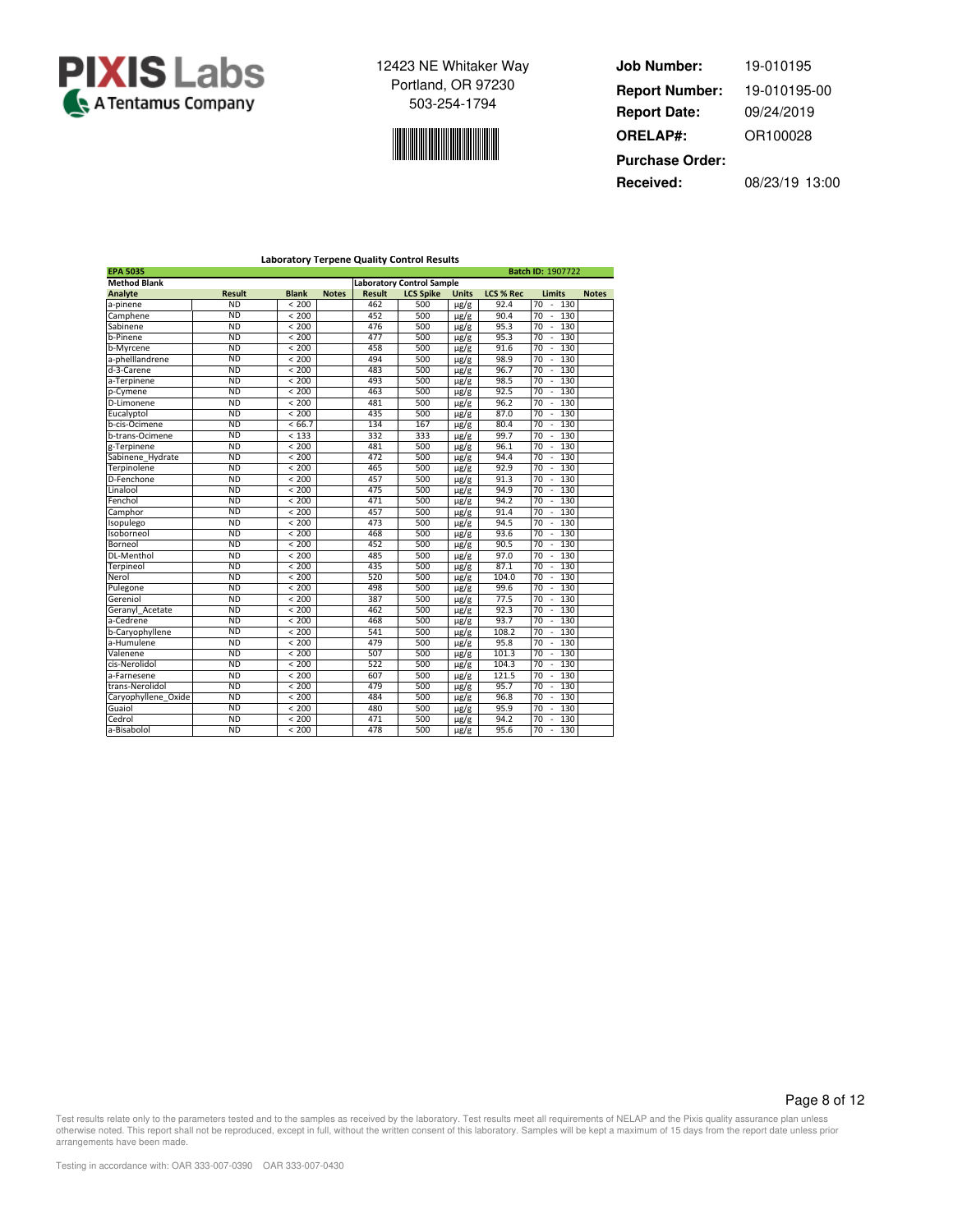



| Job Number:            | 19-010195      |
|------------------------|----------------|
| <b>Report Number:</b>  | 19-010195-00   |
| <b>Report Date:</b>    | 09/24/2019     |
| <b>ORELAP#:</b>        | OR100028       |
| <b>Purchase Order:</b> |                |
| Received:              | 08/23/19 13:00 |

| Sample/Sample Duplicate |           |             |      | Sample ID: 19-009851-0006 |                |                                  |                                       |              |  |  |  |  |
|-------------------------|-----------|-------------|------|---------------------------|----------------|----------------------------------|---------------------------------------|--------------|--|--|--|--|
| <b>Analyte</b>          | Result    | Org. Result | LOQ  | <b>Units</b>              | RPD.%          | <b>Sample Duplicate % Limits</b> |                                       | <b>Notes</b> |  |  |  |  |
| a-pinene                | <b>ND</b> | <b>ND</b>   | 200  | $\mu$ g/g                 | 0              | < 20                             | 80<br>120<br>$\overline{\phantom{a}}$ |              |  |  |  |  |
| Camphene                | <b>ND</b> | <b>ND</b>   | 200  | $\mu$ g/g                 | 0              | < 20                             | 80<br>120<br>×,                       |              |  |  |  |  |
| Sabinene                | <b>ND</b> | <b>ND</b>   | 200  | $\mu$ g/g                 | $\Omega$       | < 20                             | 120<br>80<br>٠                        |              |  |  |  |  |
| b-Pinene                | <b>ND</b> | <b>ND</b>   | 200  | $\mu$ g/g                 | $\Omega$       | < 20                             | 80<br>120<br>ä,                       |              |  |  |  |  |
| b-Myrcene               | 342.1     | 337.7       | 200  | $\mu$ g/g                 | 0.65           | < 20                             | 80<br>120                             |              |  |  |  |  |
| a-phelllandrene         | <b>ND</b> | <b>ND</b>   | 200  | $\mu$ g/g                 | 0              | < 20                             | 80<br>120<br>÷,                       |              |  |  |  |  |
| d-3-Carene              | <b>ND</b> | <b>ND</b>   | 200  | $\mu$ g/g                 | $\overline{0}$ | < 20                             | 120<br>80                             |              |  |  |  |  |
| a-Terpinene             | <b>ND</b> | <b>ND</b>   | 200  | $\mu$ g/g                 | $\overline{0}$ | < 20                             | 120<br>80<br>÷,                       |              |  |  |  |  |
| p-Cymene                | <b>ND</b> | <b>ND</b>   | 200  | $\mu$ g/g                 | 0              | < 20                             | 80<br>120                             |              |  |  |  |  |
| D-Limonene              | 482.9     | 457.5       | 200  | $\mu$ g/g                 | 2.70           | < 20                             | 80<br>120<br>÷,                       |              |  |  |  |  |
| Eucalyptol              | <b>ND</b> | <b>ND</b>   | 200  | $\mu$ g/g                 | 0              | < 20                             | 120<br>80<br>ä,                       |              |  |  |  |  |
| b-cis-Ocimene           | <b>ND</b> | <b>ND</b>   | 66.7 | $\mu$ g/g                 | $\overline{0}$ | < 20                             | 120<br>80                             |              |  |  |  |  |
| b-trans-Ocimene         | <b>ND</b> | <b>ND</b>   | 133  | $\mu$ g/g                 | 0              | < 20                             | 80<br>120<br>×,                       |              |  |  |  |  |
| g-Terpinene             | <b>ND</b> | <b>ND</b>   | 200  | $\mu$ g/g                 | $\Omega$       | < 20                             | 80<br>120<br>٠                        |              |  |  |  |  |
| Sabinene_Hydrate        | <b>ND</b> | <b>ND</b>   | 200  | $\mu$ g/g                 | $\overline{0}$ | < 20                             | 120<br>80<br>÷,                       |              |  |  |  |  |
| Terpinolene             | <b>ND</b> | <b>ND</b>   | 200  | $\mu$ g/g                 | $\mathbf 0$    | < 20                             | 120<br>80                             |              |  |  |  |  |
| D-Fenchone              | <b>ND</b> | <b>ND</b>   | 200  | $\mu$ g/g                 | $\overline{0}$ | < 20                             | 120<br>80<br>÷,                       |              |  |  |  |  |
| Linalool                | <b>ND</b> | <b>ND</b>   | 200  | $\mu$ g/g                 | 0              | < 20                             | 80<br>120                             |              |  |  |  |  |
| Fenchol                 | <b>ND</b> | <b>ND</b>   | 200  | $\mu$ g/g                 | 0              | < 20                             | 80<br>120<br>÷,                       |              |  |  |  |  |
| Camphor                 | <b>ND</b> | <b>ND</b>   | 200  | $\mu$ g/g                 | $\Omega$       | < 20                             | 120<br>80                             |              |  |  |  |  |
| Isopulego               | <b>ND</b> | <b>ND</b>   | 200  | $\mu$ g/g                 | 0              | < 20                             | 120<br>80                             |              |  |  |  |  |
| Isoborneol              | <b>ND</b> | <b>ND</b>   | 200  | $\mu$ g/g                 | 0              | < 20                             | 120<br>80<br>ä,                       |              |  |  |  |  |
| Borneol                 | <b>ND</b> | <b>ND</b>   | 200  | $\mu$ g/g                 | 0              | < 20                             | 80<br>120                             |              |  |  |  |  |
| DL-Menthol              | <b>ND</b> | <b>ND</b>   | 200  | $\mu$ g/g                 | $\overline{0}$ | < 20                             | 80<br>120<br>×                        |              |  |  |  |  |
| Terpineol               | <b>ND</b> | <b>ND</b>   | 200  | $\mu$ g/g                 | $\overline{0}$ | < 20                             | 120<br>80                             |              |  |  |  |  |
| Nerol                   | <b>ND</b> | <b>ND</b>   | 200  | $\mu$ g/g                 | $\mathbf 0$    | < 20                             | 80<br>120<br>÷,                       |              |  |  |  |  |
| Pulegone                | <b>ND</b> | <b>ND</b>   | 200  | $\mu$ g/g                 | $\Omega$       | < 20                             | 80<br>120                             |              |  |  |  |  |
| Gereniol                | <b>ND</b> | <b>ND</b>   | 200  | $\mu$ g/g                 | $\overline{0}$ | < 20                             | 120<br>80<br>÷,                       |              |  |  |  |  |
| Geranyl Acetate         | <b>ND</b> | <b>ND</b>   | 200  | $\mu$ g/g                 | 0              | < 20                             | 120<br>80                             |              |  |  |  |  |
| a-Cedrene               | <b>ND</b> | ND          | 200  | $\mu$ g/g                 | $\overline{0}$ | < 20                             | 120<br>80<br>ä,                       |              |  |  |  |  |
| b-Caryophyllene         | 1760      | 1748        | 200  | $\mu$ g/g                 | 0.34           | < 20                             | 80<br>120<br>×,                       |              |  |  |  |  |
| a-Humulene              | <b>ND</b> | <b>ND</b>   | 200  | $\mu$ g/g                 | 0              | < 20                             | 80<br>120<br>ä,                       |              |  |  |  |  |
| Valenene                | <b>ND</b> | <b>ND</b>   | 200  | $\mu$ g/g                 | 0              | < 20                             | 120<br>80<br>÷,                       |              |  |  |  |  |
| cis-Nerolidol           | <b>ND</b> | <b>ND</b>   | 200  | $\mu$ g/g                 | $\Omega$       | < 20                             | 80<br>120                             |              |  |  |  |  |
| a-Farnesene             | <b>ND</b> | <b>ND</b>   | 200  | $\mu$ g/g                 | $\overline{0}$ | < 20                             | 80<br>120<br>÷,                       |              |  |  |  |  |
| trans-Nerolidol         | <b>ND</b> | <b>ND</b>   | 200  | $\mu$ g/g                 | $\mathbf 0$    | < 20                             | 80<br>120                             |              |  |  |  |  |
| Caryophyllene Oxide     | <b>ND</b> | <b>ND</b>   | 200  | $\mu$ g/g                 | 0              | < 20                             | 80<br>120<br>÷,                       |              |  |  |  |  |
| Guaiol                  | <b>ND</b> | <b>ND</b>   | 200  | $\mu$ g/g                 | $\Omega$       | < 20                             | 120<br>80                             |              |  |  |  |  |
| Cedrol                  | <b>ND</b> | <b>ND</b>   | 200  | $\mu$ g/g                 | 0              | < 20                             | 120<br>80                             |              |  |  |  |  |
| a-Bisabolol             | <b>ND</b> | <b>ND</b>   | 200  | µg/g                      | $\overline{0}$ | < 20                             | 80<br>120                             |              |  |  |  |  |

Page 9 of 12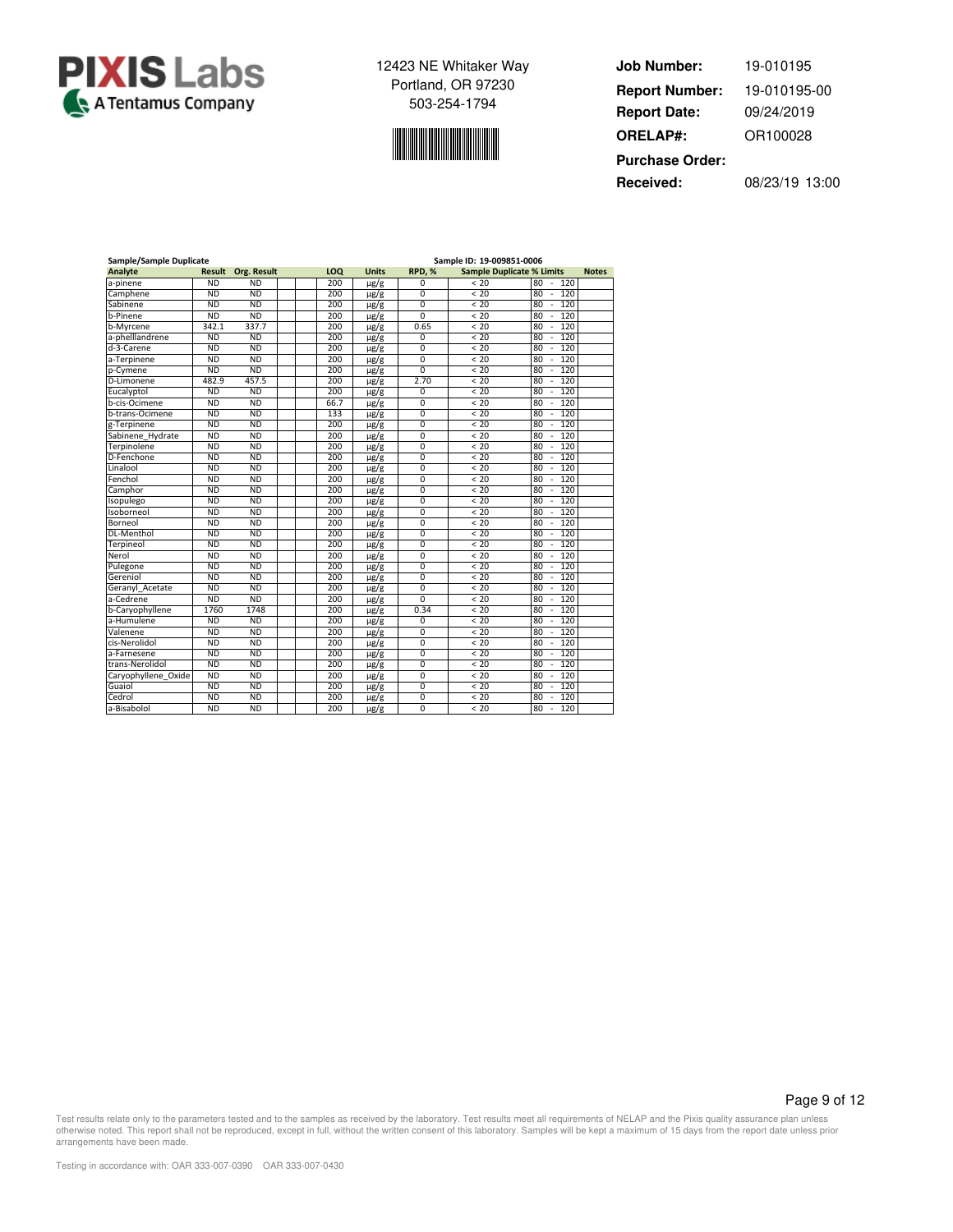



**Job Number: Report Date: ORELAP#:** 09/24/2019 OR100028 **Received:** 08/23/19 13:00 **Purchase Order:** 19-010195 **Report Number:** 19-010195-00

|                                  |               |  |                   |              | <b>Laboratory Quality Control Results</b> |    |               |     |                   |              |
|----------------------------------|---------------|--|-------------------|--------------|-------------------------------------------|----|---------------|-----|-------------------|--------------|
| J AOAC 2015 V98-6                |               |  | Batch ID: 1907845 |              |                                           |    |               |     |                   |              |
| <b>Laboratory Control Sample</b> |               |  |                   |              |                                           |    |               |     |                   |              |
| Analyte                          | <b>Result</b> |  | <b>Spike</b>      | <b>Units</b> | % Rec                                     |    | <b>Limits</b> |     | <b>Evaluation</b> | <b>Notes</b> |
| CBDV-A                           | 0.00947       |  | 0.01              | %            | 94.7                                      | 85 | ٠             | 115 | Acceptable        |              |
| CBDV                             | 0.00935       |  | 0.01              | %            | 93.5                                      | 85 |               | 115 | Acceptable        |              |
| CBD-A                            | 0.00951       |  | 0.01              | %            | 95.1                                      | 85 |               | 115 | Acceptable        |              |
| CBG-A                            | 0.00941       |  | 0.01              | %            | 94.1                                      | 85 |               | 115 | Acceptable        |              |
| CBG                              | 0.00939       |  | 0.01              | %            | 93.9                                      | 85 | ٠             | 115 | Acceptable        |              |
| CBD                              | 0.00978       |  | 0.01              | %            | 97.8                                      | 85 |               | 115 | Acceptable        |              |
| THCV                             | 0.00943       |  | 0.01              | %            | 94.3                                      | 85 |               | 115 | Acceptable        |              |
| THCVA                            | 0.00940       |  | 0.01              | %            | 94.0                                      | 85 | ٠             | 115 | Acceptable        |              |
| CBN                              | 0.00976       |  | 0.01              | %            | 97.6                                      | 85 | ٠             | 115 | Acceptable        |              |
| THC                              | 0.00955       |  | 0.01              | %            | 95.5                                      | 85 | ٠             | 115 | Acceptable        |              |
| D8THC                            | 0.00937       |  | 0.01              | %            | 93.7                                      | 85 |               | 115 | Acceptable        |              |
| CBL                              | 0.00962       |  | 0.01              | %            | 96.2                                      | 85 |               | 115 | Acceptable        |              |
| CBC                              | 0.00945       |  | 0.01              | %            | 94.5                                      | 85 | ٠             | 115 | Acceptable        |              |
| THCA                             | 0.00967       |  | 0.01              | %            | 96.7                                      | 85 |               | 115 | Acceptable        |              |
| CBCA                             | 0.00931       |  | 0.01              | %            | 93.1                                      | 85 |               | 115 | Acceptable        |              |

### **Method Blank**

| Analyte      | <b>Result</b> | <b>LOQ</b> | <b>Units</b> | <b>Limits</b> | <b>Evaluation</b> | <b>Notes</b> |
|--------------|---------------|------------|--------------|---------------|-------------------|--------------|
| CBDV-A       | <b>ND</b>     | 0.003      | %            | < 0.003       | Acceptable        |              |
| CBDV         | <b>ND</b>     | 0.003      | %            | < 0.003       | Acceptable        |              |
| CBD-A        | <b>ND</b>     | 0.003      | %            | < 0.003       | Acceptable        |              |
| CBG-A        | <b>ND</b>     | 0.003      | %            | < 0.003       | Acceptable        |              |
| CBG          | <b>ND</b>     | 0.003      | %            | < 0.003       | Acceptable        |              |
| CBD          | <b>ND</b>     | 0.003      | %            | < 0.003       | Acceptable        |              |
| <b>THCV</b>  | <b>ND</b>     | 0.003      | %            | < 0.003       | Acceptable        |              |
| <b>THCVA</b> | <b>ND</b>     | 0.003      | %            | < 0.003       | Acceptable        |              |
| <b>CBN</b>   | <b>ND</b>     | 0.003      | %            | < 0.003       | Acceptable        |              |
| THC          | <b>ND</b>     | 0.003      | %            | < 0.003       | Acceptable        |              |
| D8THC        | <b>ND</b>     | 0.003      | %            | < 0.003       | Acceptable        |              |
| <b>CBL</b>   | <b>ND</b>     | 0.003      | %            | < 0.003       | Acceptable        |              |
| CBC          | <b>ND</b>     | 0.003      | %            | < 0.003       | Acceptable        |              |
| <b>THCA</b>  | <b>ND</b>     | 0.003      | %            | < 0.003       | Acceptable        |              |
| <b>CBCA</b>  | <b>ND</b>     | 0.003      | %            | < 0.003       | Acceptable        |              |

### *Abbreviations*

ND - None Detected at or above MRL

RPD - Relative Percent Difference

LOQ - Limit of Quantitation

#### *Units of Measure:*

% - Percent

### Page 10 of 12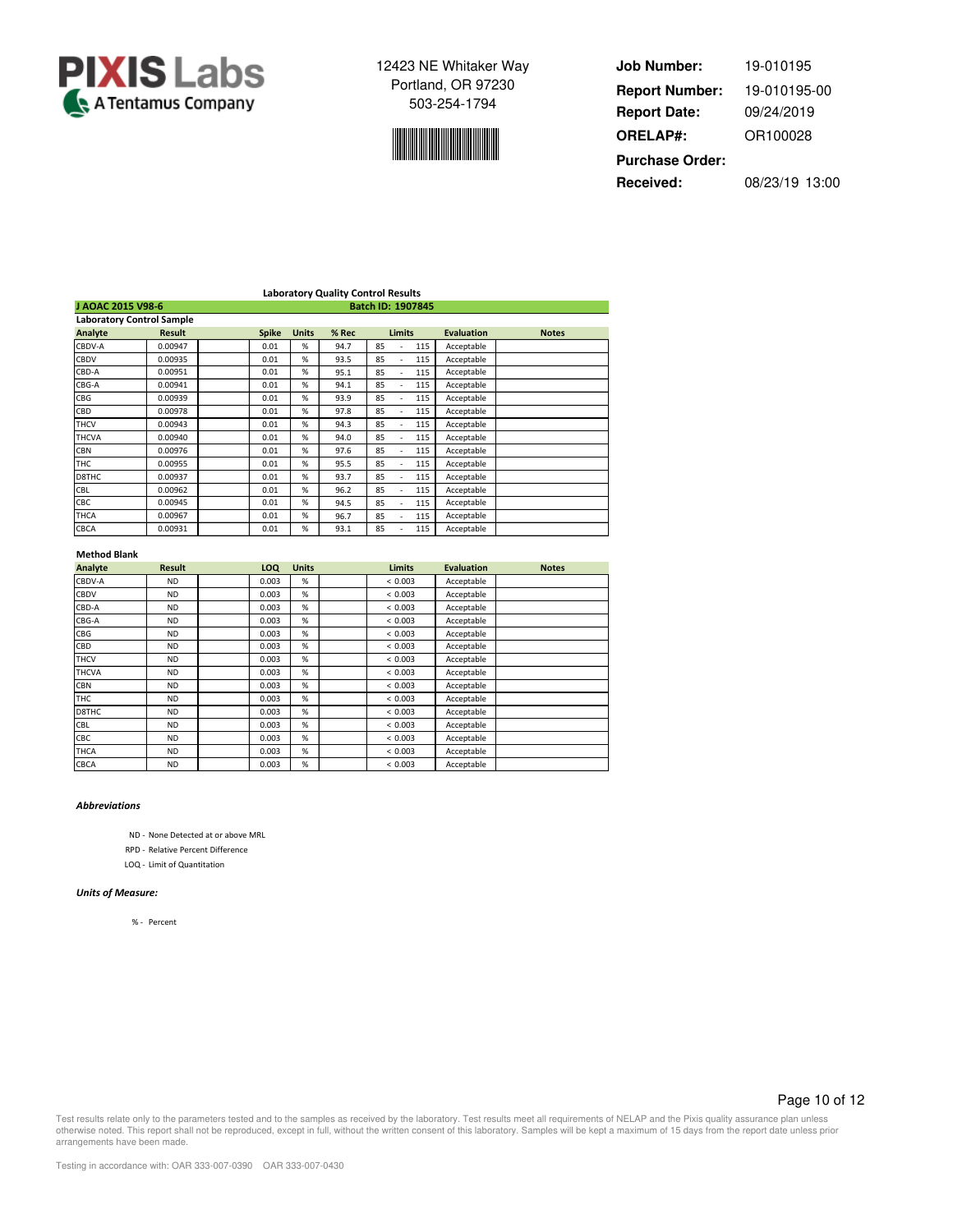



**Job Number: Report Date: ORELAP#:** 09/24/2019 OR100028 **Received:** 08/23/19 13:00 **Purchase Order:** 19-010195 **Report Number:** 19-010195-00

| J AOAC 2015 V98-6       |                           |             |            | <b>Batch ID: 1907845</b> |             |               |                   |              |  |  |
|-------------------------|---------------------------|-------------|------------|--------------------------|-------------|---------------|-------------------|--------------|--|--|
| <b>Sample Duplicate</b> | Sample ID: 19-010155-0001 |             |            |                          |             |               |                   |              |  |  |
| Analyte                 | <b>Result</b>             | Org. Result | <b>LOQ</b> | <b>Units</b>             | <b>RPD</b>  | <b>Limits</b> | <b>Evaluation</b> | <b>Notes</b> |  |  |
| CBDV-A                  | <b>ND</b>                 | <b>ND</b>   | 0.003      | %                        | $\Omega$    | < 20          | Acceptable        |              |  |  |
| CBDV                    | <b>ND</b>                 | <b>ND</b>   | 0.003      | %                        | $\Omega$    | < 20          | Acceptable        |              |  |  |
| CBD-A                   | <b>ND</b>                 | <b>ND</b>   | 0.003      | %                        | 0           | < 20          | Acceptable        |              |  |  |
| CBG-A                   | <b>ND</b>                 | <b>ND</b>   | 0.003      | %                        | $\Omega$    | < 20          | Acceptable        |              |  |  |
| CBG                     | <b>ND</b>                 | <b>ND</b>   | 0.003      | %                        | $\Omega$    | < 20          | Acceptable        |              |  |  |
| CBD                     | 0.0174                    | 0.0145      | 0.003      | %                        | 18.2        | < 20          | Acceptable        |              |  |  |
| THCV                    | <b>ND</b>                 | <b>ND</b>   | 0.003      | %                        | $\Omega$    | < 20          | Acceptable        |              |  |  |
| <b>THCVA</b>            | <b>ND</b>                 | <b>ND</b>   | 0.003      | %                        | $\Omega$    | < 20          | Acceptable        |              |  |  |
| CBN                     | <b>ND</b>                 | <b>ND</b>   | 0.003      | %                        | $\Omega$    | < 20          | Acceptable        |              |  |  |
| THC                     | 0.00537                   | 0.00450     | 0.003      | %                        | 17.6        | < 20          | Acceptable        |              |  |  |
| D8THC                   | <b>ND</b>                 | <b>ND</b>   | 0.003      | %                        | $\Omega$    | < 20          | Acceptable        |              |  |  |
| <b>CBL</b>              | <b>ND</b>                 | <b>ND</b>   | 0.003      | %                        | $\Omega$    | < 20          | Acceptable        |              |  |  |
| CBC                     | <b>ND</b>                 | <b>ND</b>   | 0.003      | %                        | $\Omega$    | < 20          | Acceptable        |              |  |  |
| THCA                    | 0.0167                    | 0.0142      | 0.003      | %                        | 16.2        | < 20          | Acceptable        |              |  |  |
| CBCA                    | <b>ND</b>                 | <b>ND</b>   | 0.003      | %                        | $\mathbf 0$ | < 20          | Acceptable        |              |  |  |

### *Abbreviations*

- ND None Detected at or above MRL
- RPD Relative Percent Difference
- LOQ Limit of Quantitation

### *Units of Measure:*

% - Percent

Page 11 of 12